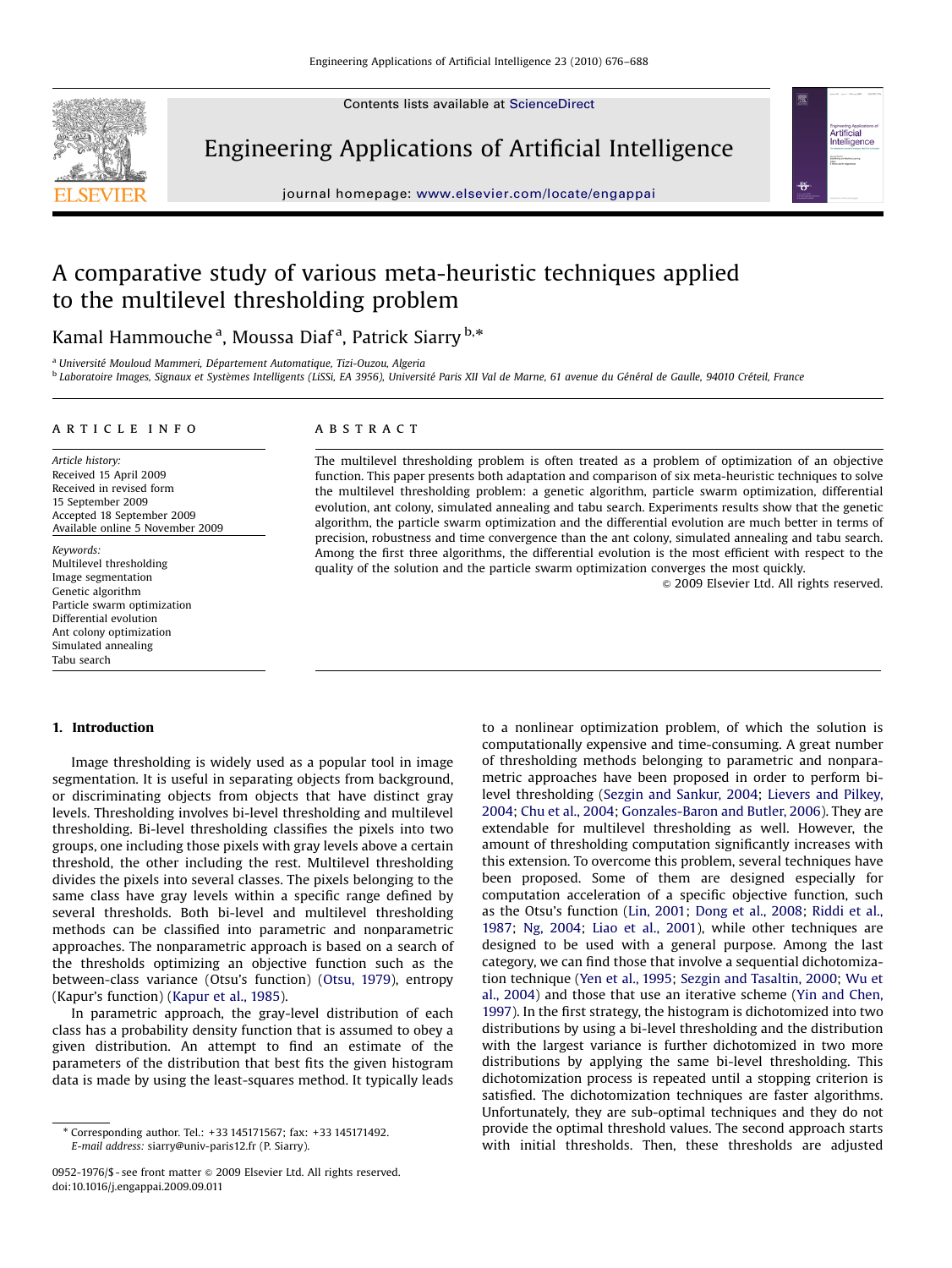iteratively to improve the value of the objective function. This improvement process stops when the value of the objective function does not increase between two consecutive iterations. The implementation of this method is similar to the one presented by [Luo and Tian \(2000\),](#page--1-0) where the Kapur's function is maximised by using the iterated conditional modes (ICM) algorithm. However, the iterative schemes are sensitive to initial values of thresholds and can converge to the local optimum. Other strategies can also be applied for fast multilevel thresholding, as the one proposed in [Kim et al. \(2003\)](#page--1-0), where the resolution of the histogram is reduced using the wavelet transform. From the reduced histogram, the optimal thresholds are determined faster by optimizing the objective function based on an exhaustive search. The selected threshold values are then expanded to the original scale.

Another alternative to fast multilevel thresholding uses a new class of algorithms, called meta-heuristics. A meta-heuristic is a set of algorithmic concepts that can be used to define heuristic methods applicable to a wide set of various problems [\(Blum and](#page--1-0) [Roli, 2001](#page--1-0); [Glover and Kochenberger, 2003](#page--1-0)). In other words, a meta-heuristic can be seen as a general-purpose heuristic method, designed to guide an underlying problem specific heuristic toward promising regions of the search space, containing high-quality solutions. A meta-heuristic therefore is a general algorithmic framework, which can be applied to different optimization problems at the price of relatively few modifications. The meta-heuristic techniques are able to escape from local optima and their use has significantly increased the ability of finding very high-quality solutions to hard, practically relevant combinatorial optimization problems in a reasonable time. This is particularly true for large and poorly understood problems. Several different meta-heuristics have been proposed and new ones are under constant development. Some of the most famous ones are Genetic Algorithms (GA) [\(Goldberg, 1989](#page--1-0)), Particle Swarm Optimization (PSO) [\(Kennedy and Eberhart, 1995](#page--1-0)), Differential Evolution (DE) [\(Storn and Price, 1995](#page--1-0)), Ant Colony Optimization (ACO) (Dorigo and Stützle, 2000), Simulated Annealing (SA) ([Kirkpatrick et al., 1983\)](#page--1-0), Tabu Search (TS) ([Glover and](#page--1-0) [Laguna, 1997](#page--1-0)) and explorative local search methods, including Adaptive Search Procedure (GRASP), Variable Neighborhood Search (VNS), Guided Local Search (GLS) and Iterated Local Search (ILS) ([Blum and Roli, 2001;](#page--1-0) [Glover and Kochenberger, 2003\)](#page--1-0).

Taking into account the advantages of the meta-heuristics to escape from local optima with a reasonable time, some metaheuristic techniques have been extensively employed to search more fastly the optimal thresholds. These techniques are designed to be used with a general purpose, with either the parametric or the non-parametric approaches, for the multilevel thresholding problem. This problem, which consists in searching the various thresholds, can be considered as a nonlinear optimization problem and the objective functions can have several local optima. For solving such NP-hard problems, enumerative search methods are practically inappropriate because of the presence of several local minima. Their performance deteriorates with the complexity of the problem related to the number of thresholds. For example, the complexity of an exhaustive search grows exponentially with the number k of thresholds as  $O(L^{(k-1)})$ , L representing the number of gray levels in the image.

Indeed, the optimization techniques based on GA have been widely applied to solve the multilevel thresholding [\(Yin, 1999;](#page--1-0) [Jinsong et al., 1999](#page--1-0); [Yang et al., 2003](#page--1-0); [Chang and Yan, 2003;](#page--1-0) [Cao et](#page--1-0) [al., 2008;](#page--1-0) [Hammouche et al., 2008;](#page--1-0) [Lai and Tseng, 2004;](#page--1-0) [Tao et al.,](#page--1-0) [2003;](#page--1-0) [Bazi et al., 2007](#page--1-0)). In [Yin \(1999\),](#page--1-0) [Jinsong et al. \(1999\),](#page--1-0) [Yang et](#page--1-0) [al. \(2003\),](#page--1-0) [Chang and Yan \(2003\)](#page--1-0), [Cao et al. \(2008\)](#page--1-0), [Hammouche et](#page--1-0) [al. \(2008\)](#page--1-0), the GA uses binary encoding while in [Lai and Tseng](#page--1-0) [\(2004\)](#page--1-0), [Tao et al. \(2003\)](#page--1-0) and [Bazi et al. \(2007\)](#page--1-0), the floating encoding is used. In addition to the way of coding the vectors solutions, these techniques differ by their fitness function. In [Yin](#page--1-0) [\(1999\)](#page--1-0) and [Cao et al. \(2008\)](#page--1-0) the objective function is similar to Otsu's or Kapur's functions. In [Jinsong et al. \(1999\)](#page--1-0) the objective function is the Kapur's function and in [Yang et al. \(2003\)](#page--1-0) it is assimilated to the relative entropy ([Chang et al., 1994\)](#page--1-0). [Chang and](#page--1-0) [Yan \(2003\)](#page--1-0) have employed a GA to maximize the conditional probability entropy (CPE) based on Bayesian theory, in order to determine the optimal thresholds. CPE considers that the pixels with the same gray level in an image may belong to different classes with different probabilities. An optimal classification method for these pixels is to classify them in the class with higher probability. More recently, the GA presented in [Ham](#page--1-0)[mouche et al. \(2008\)](#page--1-0) determines the threshold number as well as the optimal threshold values, by using an objective function derived from a correlation function ([Yen et al., 1995](#page--1-0)). In [Lai and](#page--1-0) [Tseng \(2004\),](#page--1-0) the intensity distributions of objects and background in an image are assumed to be Gaussian distributions with distinct means and standard deviations. The histogram of a given image is fitted to a mixture Gaussian probability density function. The GA is used to estimate the parameters in the mixture density function, so that the square error between the density function and the actual histogram is minimal. [Tao et al. \(2003\)](#page--1-0) use a GA in order to find the optimal combination of all the fuzzy parameters by maximizing the fuzzy entropy. The fuzzy parameters describe the membership functions of three parts of the image, namely dark, gray and white parts. The optimal parameters are then used to define two threshold values. [Bazi et al. \(2007\)](#page--1-0) use a genetic algorithm to provide the initial parameters to the expectationmaximization (EM) algorithm. The parameters of the objects and background classes are assumed to follow generalized Gaussian distributions. Each chromosome is viewed as a vector representing statistical parameters defining the mixture of the class distributions.

The DE, an improved version of GA is used for image thresholding. The proposed method in [Rahnamayan et al. \(2006\)](#page--1-0) splits the input image in  $n$  sub-images and assigns a threshold level to each sub-image. Then the DE algorithm is applied to find the optimal threshold values by minimizing the dissimilarity between the input image and its binary version. Finally, the subimages, thresholded by the corresponding threshold optimal values, are assembled to form the binary image. Unfortunately, this method which is specifically designed in the case of local and bilevel thresholding, cannot be applied to the global multilevel thresholding.

Besides GAs, PSO is another latest evolutionary optimization technique, which is used for the multilevel thresholding ([Zahara](#page--1-0) [et al., 2005](#page--1-0); [Yin, 2007](#page--1-0); [Feng et al., 2005](#page--1-0); [Maitra and Chatterjee,](#page--1-0) [2008;](#page--1-0) [Fan and Lin, 2007](#page--1-0)). In [Zahara et al. \(2005\),](#page--1-0) the PSO is used in conjunction with the simplex method for the Gaussian curve fitting and for the Otsu's function optimization. It is used in [Yin](#page--1-0) [\(2007\),](#page--1-0) for optimizing the cross entropy [\(Li and Lee, 1993\)](#page--1-0) and for determining the single threshold value maximizing the 2-D entropy ([Feng et al., 2005\)](#page--1-0). The strategy developed in [Maitra](#page--1-0) [and Chatterjee \(2008\)](#page--1-0) uses the Kapur's function as criterion; it employs a cooperative learning that consists in decomposing a high-dimensional swarm into several one-dimensional swarms. The comprehensive learning allows discouraging convergence in each one-dimensional swarm. In [Fan and Lin \(2007\)](#page--1-0), the histogram is approximated by a mixture Gaussian model. The Gaussian's parameter estimates are iteratively computed by combining the PSO with the EM algorithm.

Like the GA and the PSO, SA ([Cheng et al., 1998;](#page--1-0) [Hou et al.,](#page--1-0) [2006;](#page--1-0) [Nakib et al., 2007](#page--1-0)) and ACO ([Tao et al., 2007\)](#page--1-0) have been, also, exploited in image thresholding. In [Nakib et al. \(2007\),](#page--1-0) the SA is used as a multiobjective optimization technique to find the